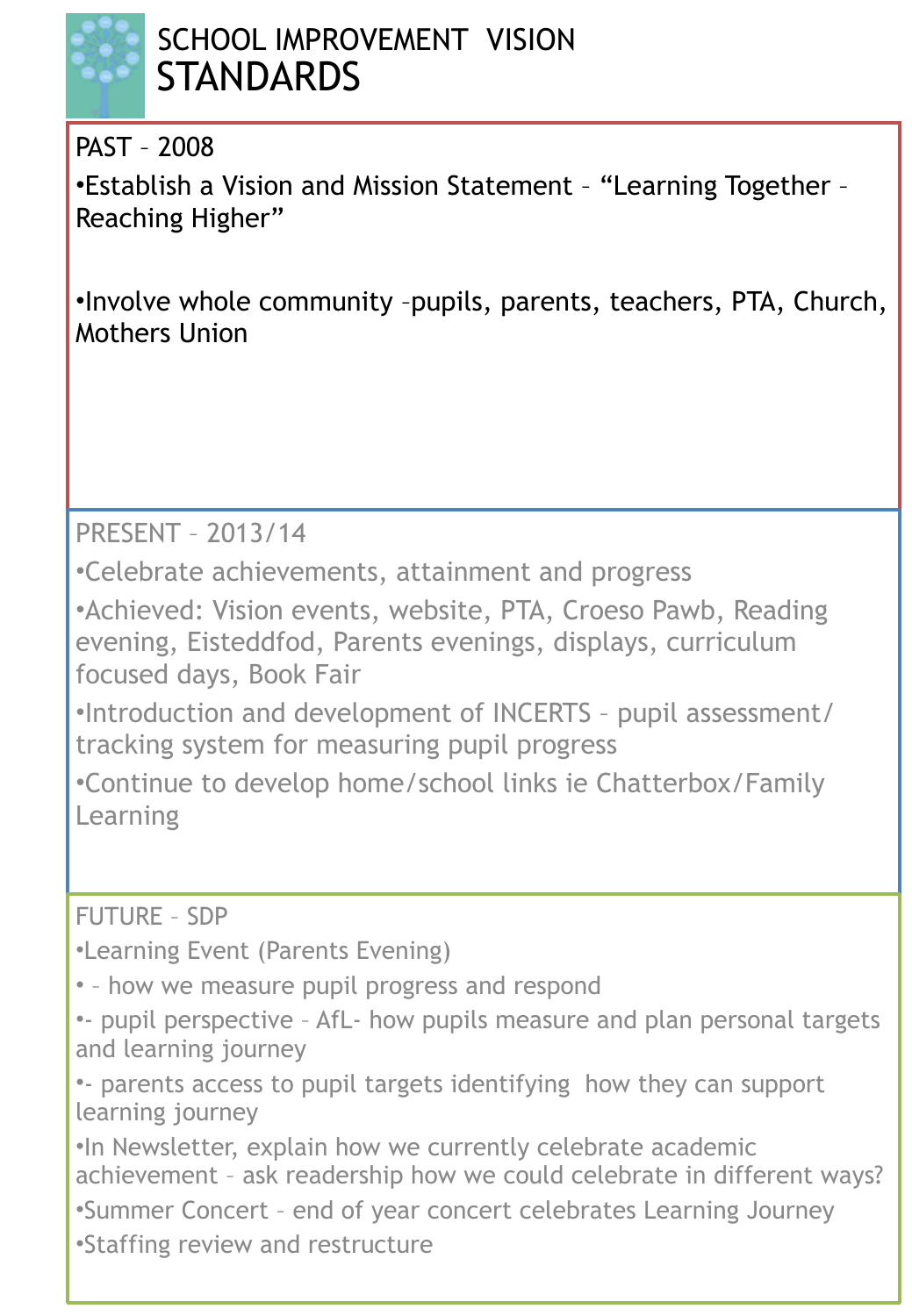

# SCHOOL IMPROVEMENT VISION **WELLBEING**

PAST – 2008

•Healthy School Awards 1 – 4 gained in 5 years •Behaviour – Peer involvement – Community 'Behaviour Observation' walk

PRESENT – 2013/14

•Governor/School Council link

•Chill Out Room – Playground Buddies – Healthy Snacks – 'Mixed Feelings Boxes' – 2 staff trained in Counselling

•Equality – Pattern of absence – Celebration of Attendance – Holiday Request forms

•Community involvement – Croeso Pawb – Mothers' Union – Church – PTA

•After School clubs and activities – Textiles – PE – Eco – Choir – Clwb Cymraig - Cookery

FUTURE – SDP

•SNAG – School Nutrition Action Group

•Continue to develop Community links, and links with other schools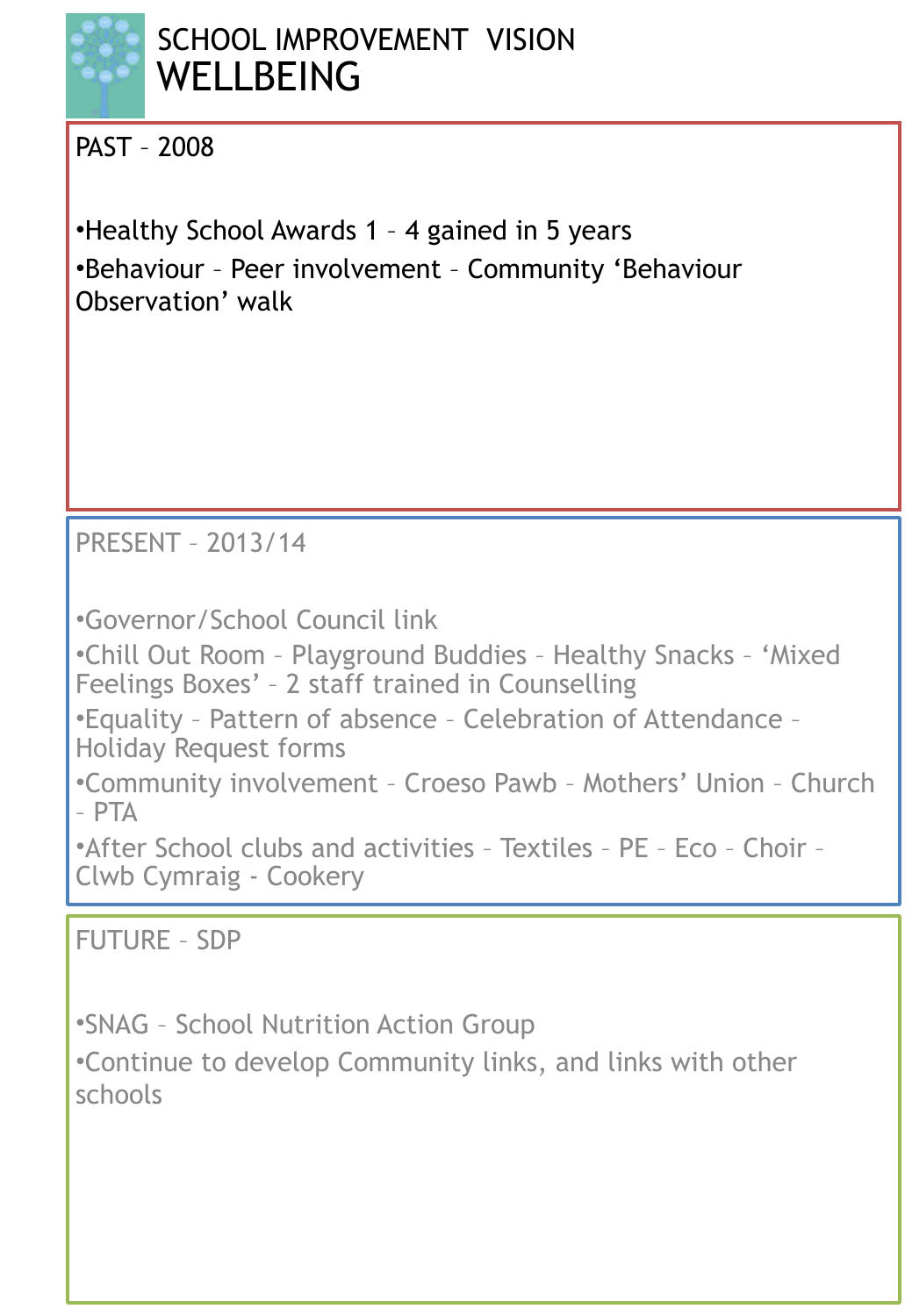

# SCHOOL IMPROVEMENT VISION LEARNING EXPERIENCES

PAST – 2008

•Learning from each other across generations – Involved community – Church – Mothers Union; Croeso Pawb, Textiles Club/ Playground games

Dragon Sport – Nannerch booklet with Cadwyn Clwyd

•Developing links with other communities – Gwernaffield Ysgol y Waun, Cilcain Ysgol y Foel, Lixwm, Mold Alun: Residential visits, Maths Days, Shakespeare workshops, sports events

PRESENT – 2013/14

•Cycling Proficiency/bike safety

•Integrated Themed Learning – activities involving mixed age groups

•Continue to develop links with other small schools

•Clwb Cymraig – Tocyn laith with pupil responsibility – Welsh Week •Learning Walks

FUTURE – SDP

Bilingualism: Welsh phrase of the week Membership of the Urdd Links to Welsh websites Welsh video clips

established links with Maes Garmon to facilitate more transition opportunities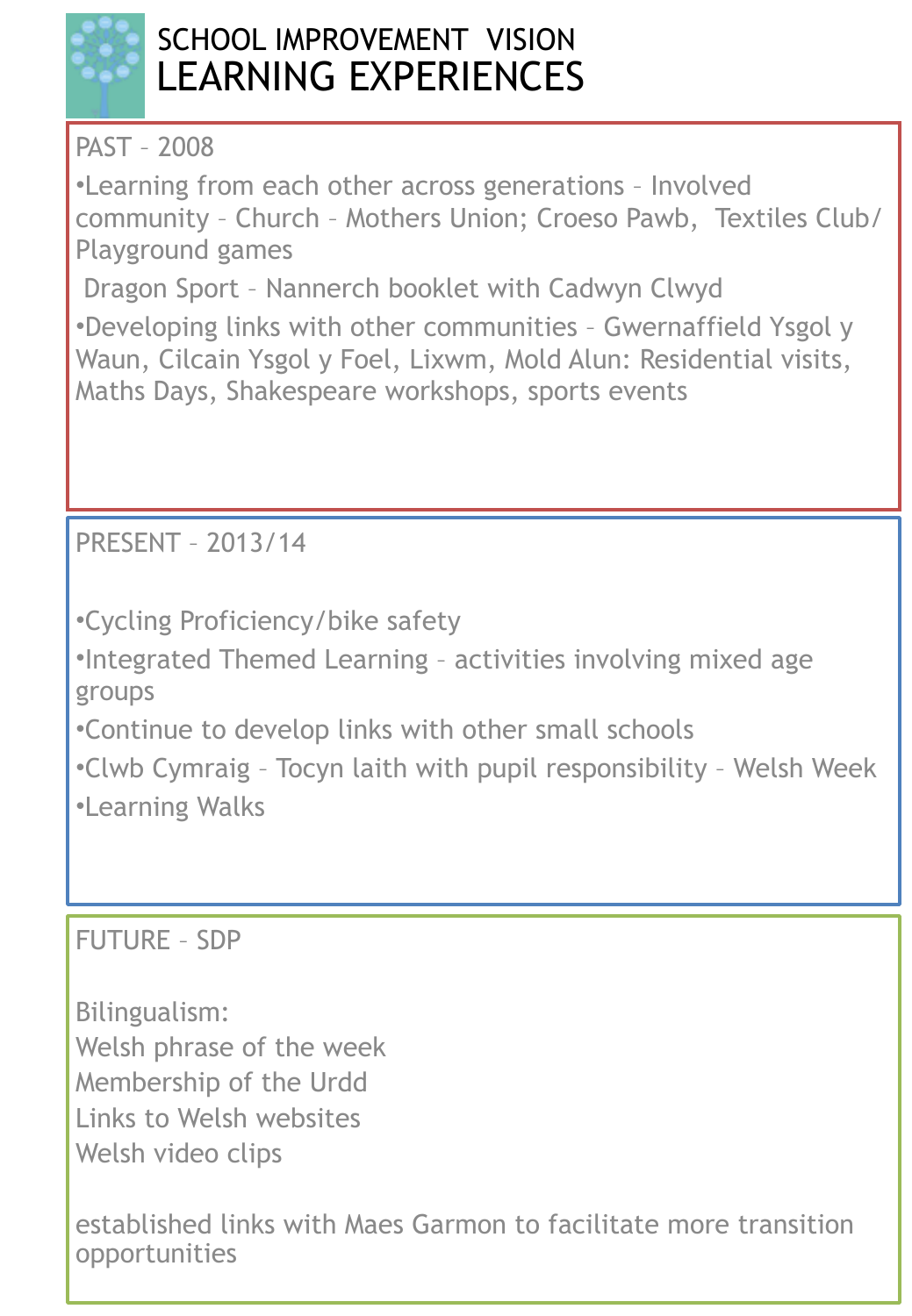

# SCHOOL IMPROVEMENT VISION **TEACHING**

PAST – 2008

•Meeting the needs of the children

•Initiatives in place – Catch Up

•Implementation of Foundation Phase – moderation of standards with other schools

•Curricular – Governors Curriculum Committee established –

opportunities for parents to join in and observe learning (Eco days etc) – Governors observing lessons

•Develop Outdoor Learning – Forest School

•Extra Curricular activities

PRESENT – 2013/14

•Clear strategies for MAT in addition to SEN: AEN/Continue to develop Assessment for Learning strategies – (3 Stars and a Wish/Thumbs Up)

•INCERTS (online assessment tracking) – share with parents

•Develop a vision for homework with involvement of School Council and parents

•Review format of Parents Evenings: Individual year groups, or Foundation Phase/Junior

•Exhibition of work through Learning Journey

### FUTURE – SDP

•Develop homework policy and link to online activities

•Make sure parents are fully informed of child's progress (now have 3 Parents Evenings a year)

•Develop Induction Evening

•Hyperlink on Website : to explain assessment for Learning (AfL)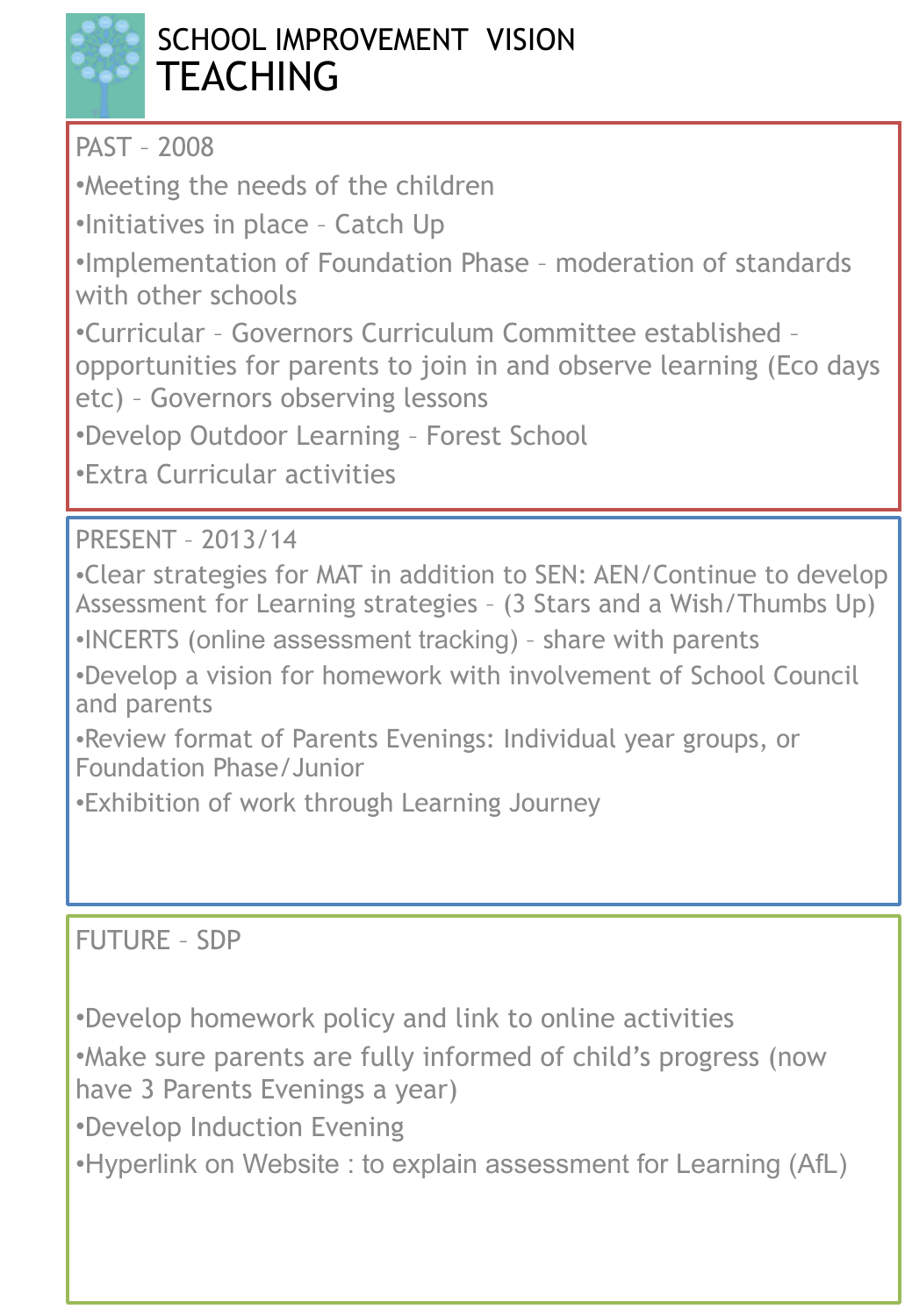

# SCHOOL IMPROVEMENT VISION CARE, SUPPORT & GUIDANCE

PAST – 2008

•Changing of school day to 3pm finish for all

•No parents coming into school to drop off children. Lining up in Houses in Playground to enter school together

•Door locked at 9am. Opened at lunchtime for Nursery

•Late Book

•CAMHS/Friends in Year 5 & 6 – Buddy Bench – Mixed Feelings boxes – staff trained in Counselling skills

•School Council instrumental in rewriting Behaviour Policy

PRESENT – 2013/14

•Chatterbox sessions

•Bring Your Pet To School Day (Foundation Phase)/Presentations (Juniors)

•PTA – Parents Protect/Internet Safety talks

•Visits from Vicar/weekly Lay Preacher

•Croeso Pawb

•Nurture Groups/Outside agencies

•School Council – continuation of Buddy system/mixed feelings boxes

•RespectFest ongoing work – Playground Games workshop learner led

•Trips – yearly residential (Pentre Llyn/Glan Llyn, Cardiff)

FUTURE – SDP

•Theatr Clwyd dance performance – Yr 2

•Story Makers Project- Nursery & year1

•Continue to support School Council with Respect and Behaviour policies

•Trips – Small Schools days –Year 6 going to Cardiff pre visit discussion of Democracy with WA member at Lixwm school

•Christmas play – end of term concerts

•Continue Topic based thematic trips – Erddig, Chirk, Nant y Dre, Liverpool Philharmonic, Wepre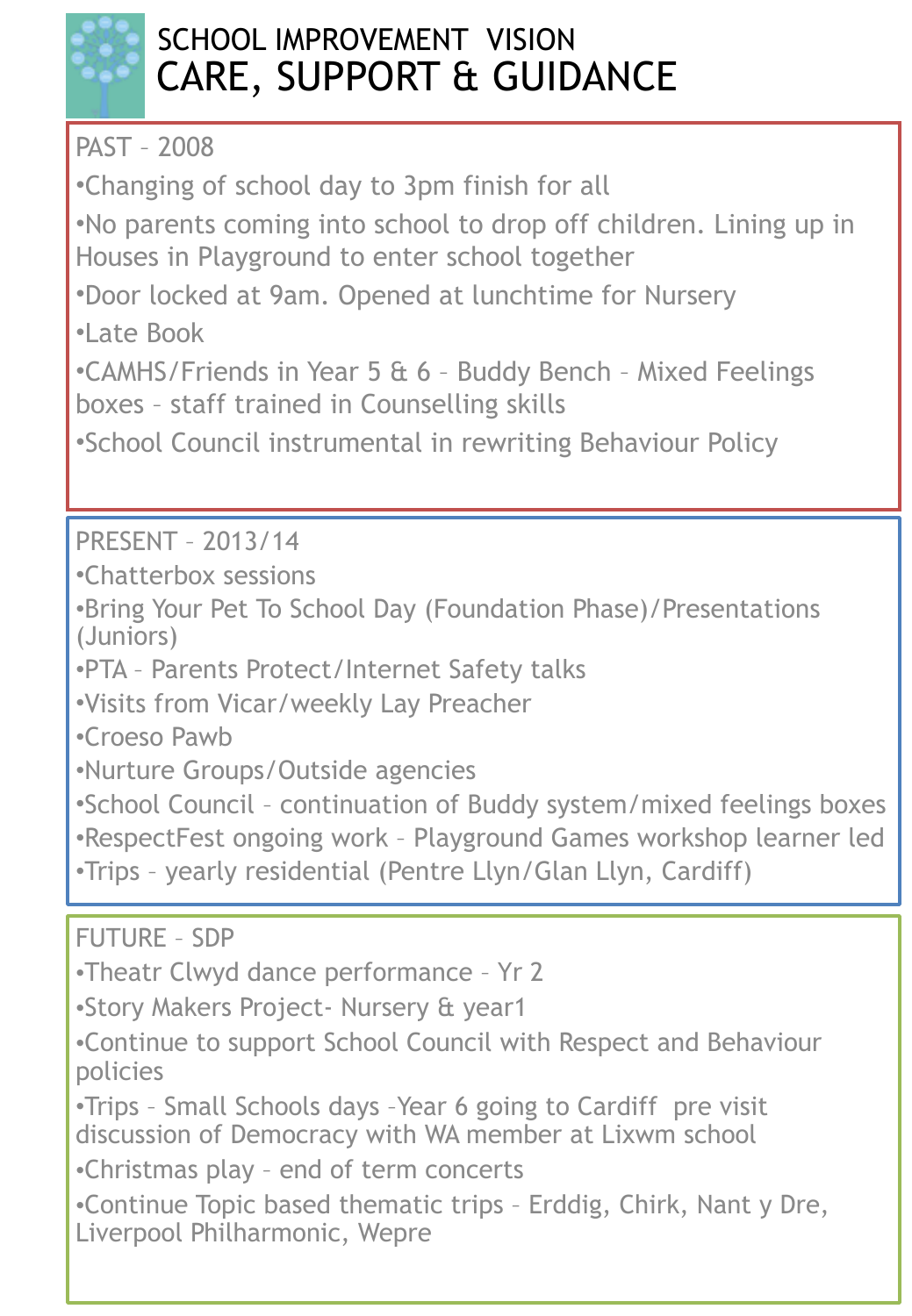

PAST – 2008

Conservation Area – Pond and garden/'Diamond Den'

PRESENT – 2013/14

•PTA driven establishment of Eco Classroom – targeted fundraising, planning paperwork prepared submitted by parent, structure installed by parents, area maintained by parents – Conservation Area: Eco Classroom, storytelling chair, fire circle, orchard, bird hide, veg patch, wind turbine, solar panels, water butt, mud kitchen = Forest School •Disabled access, wide doors, ramp, Hearing Loop installed •Proper dinner plates for Juniors •Children's artwork on display – mosaic/Buddy Bench •Outside tap •Freedom of field at breaktimes •Nursery toilets installed •Dedicated cleaner (5 hrs/week) •Inspection of drains/toilets ("old, but adequate") •Open Door policy with clear guidelines as to when best to access Headteacher •Wireless connection installed •Equality Strategy

FUTURE – SDP

•Juniors to review Action Plan for improvements to Toilets

•Security lights on roadway

•Consult with Community Council re: zigzag lines, Slow signs, School sign at end of road

•Locks on Side gates

•Controlled access through Front Door via video entry phone

•Nursery Classroom and Library – extension to school

•Invite parents to volunteer for upkeep of garden, window boxes etc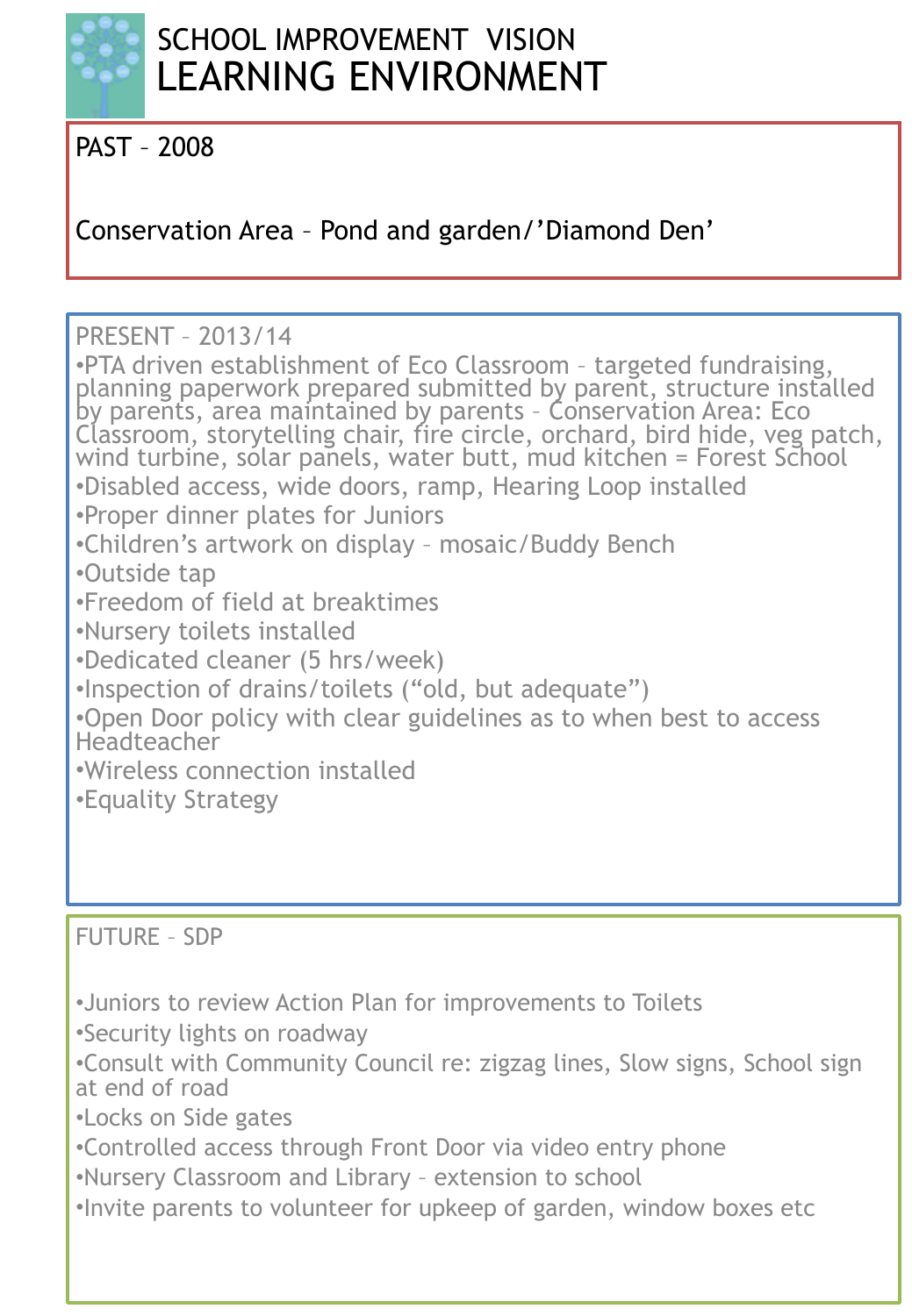

# SCHOOL IMPROVEMENT VISION LEADERSHIP

PAST – 2008

•Governors recruitment of new Headteacher

•Governors redevelopment of role and functions

•Vision Evening

•Investors in People

•Set up School Council

•Started Healthy Schools

•Children's Vision Day – More outdoor learning – Eco Classroom

•1 teacher promoting bilingualism and Welsh language use

•2 teachers trained to Forest Schools Leader level 3

PRESENT – 2013/14

•Stakeholder Vision Evening (parents, families, carers)

•Developed Website and communication Vision through this –

School Council blog – Notes from the Head

•Chatterbox (Foundation – Yr 4) – Reading Evening (whole school)

•Develop School Council – Chill out room/Buddy/Eco-Class/Healthy Snack

•Continued Healthy Schools into Phase 5

•Children's Vision – "Fit Active Teachers"

•Tocyn laith at breaktime

FUTURE – SDP

•Teachers continue to be involved in PE activities (swimming, dance, tennis, waterpolo, cricket, rugby, football, netball, athletics, gym) •Develop homework policy in response tp parents asking to be kept up to date with topics and teaching, to enable parental support of child's learning journey

•Complete Phase 5&6 Healthy Schools

•Welsh transition work with Maes Garmon

•School Council to focus on toilet revamp and Nursery classroom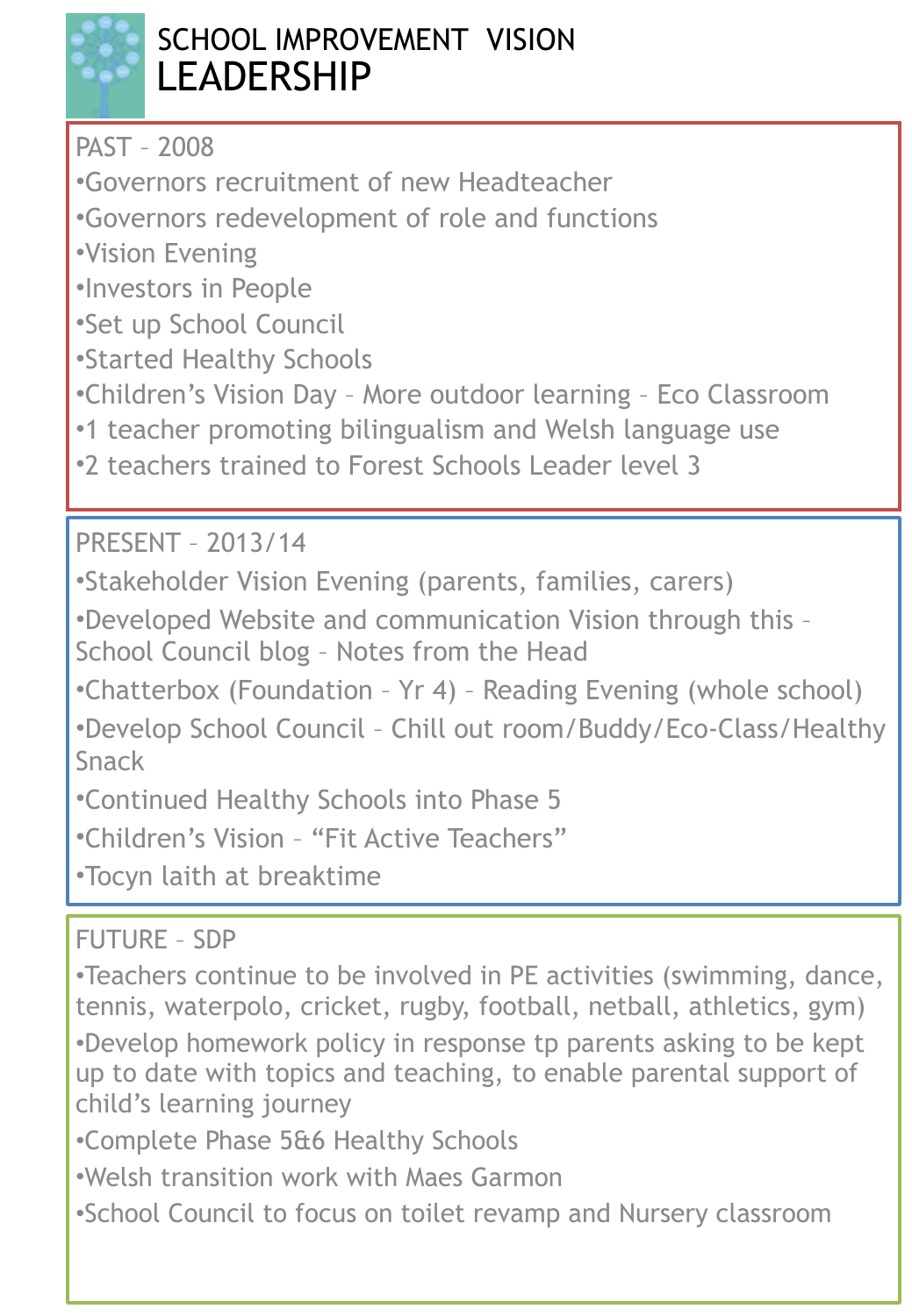

# SCHOOL IMPROVEMENT VISION **QUALITY**

#### PAST – 2008

•Self-evaluation and stakeholder voice – Vision Events 2008

•Developed Staff Performance Management System

•NFER Maths assessments Yr 2 and up

•Governors Curriculum Committee set up

•Parents Evening 3 x yearly, plus Information Sharing events

•Started Newsletter

PRESENT – 2013/14

•Assessment for Learning principles used successfully – KS2

•Vision Event 2013

•Presentations to Community Council

•Started INCERTS online tracking system for pupil progress

•Early Interventions – pupils identified from Year 1

•Identification through formative (teacher assessment) and summative (tests) assessment

•Differentiated planning

•Neil MacKay, Education Consultant, looking at differentiation at both ends of learning spectrum

•Website, School Council blog, Newsletter, Text Messaging alerts

FUTURE – SDP

•Diocese established links to SW Tanganyika and school taking this forward •Discuss with Governors how to share Pupil Tracking System data with parents

•Discuss with Governors how to benchmark reporting methods – look to other schools with good policies etc, to demonstrate successful methods, then evaluate suitability

•Staffing restructure

•Survey to determine success or otherwise of Website – is it meeting needs/requirements? What else would website users like to see?

•Develop further Assessment for Learning throughout school

•Website: Create Notes area for each Class – timetable/topics/themes/ learning outcomes/dates and events/homework links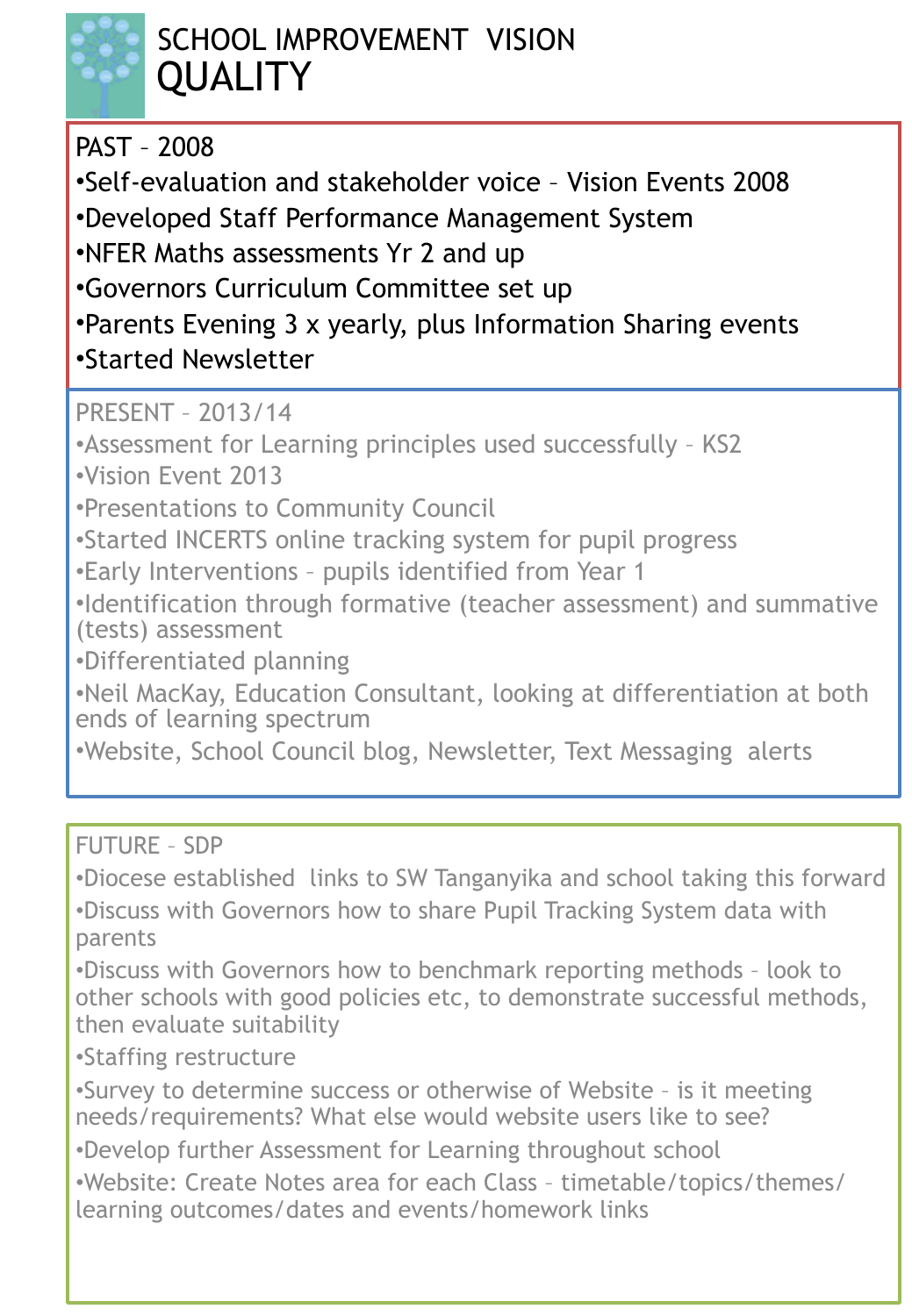

# SCHOOL IMPROVEMENT VISION COMMUNITY & PARTNERSHIP

PAST – 2008

•Collaborative Learning: Maths Days, art projects, Shakespeare project, literacy, jamboree, moderation work with other schools •Visit from Bishop John (Tanganyika)

•Cadwyn Nannerch village booklet

•Inter generational - WI/Mothers Union, Bowls

•Community Bonfire/Sports Day

•Working with School council, Diocese and parents on Chill Out room •Playgroup Lunch Club enables 2 full days provision for parents of **Nursery** 

•Combines School/Community Welsh learning provision through Coleg Harlech/WLPAN and Taith a Teulu

•Transition

PRESENT – 2013/14

•Textiles Club/Playground Games/Croeso Pawb

•Diocese linked speakers about Tanganyika

•2 children this year moving to Welsh high school (children of adult Welsh learners through Taith a Teulu)

•7 children in last 3 years transferred to Welsh medium schools

•Learning journey – pupils sharing with other schools their learning in numeracy and literacy

FUTURE – SDP

•Junior topic "Is It Fair?" – how do children want to go forward with Tanganyika links

•Continue Collaborative Learning with cluster schools

•Work on joint projects – ICT shared project

•Governors to meet to discuss Forward Vision, strategic planning, involvement with other schools